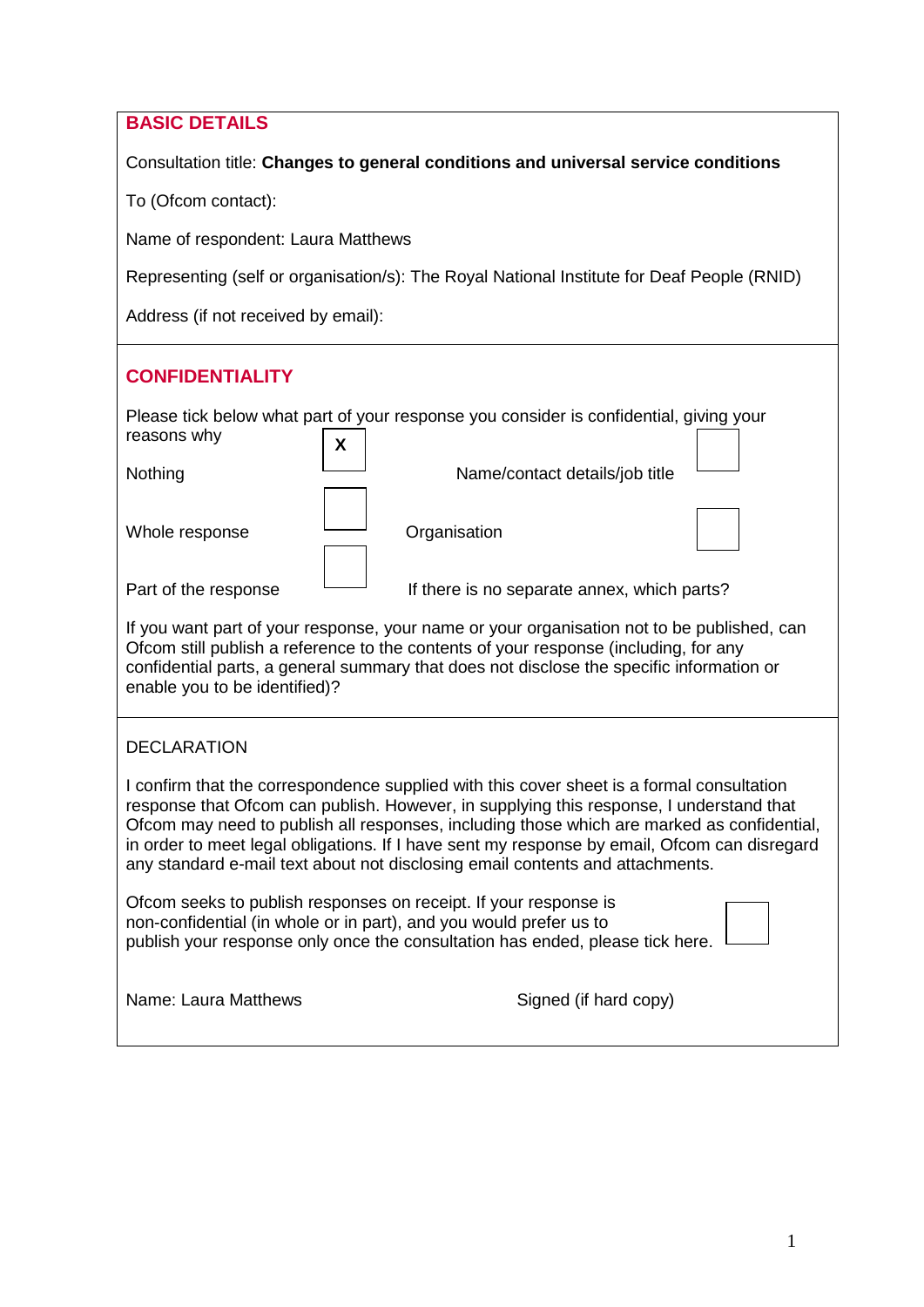

# **Consultation Response**

# **Changes to General Conditions and Universal Service Conditions (Ofcom) 7 April 2011**

#### **About us**

We're RNID, the charity working to create a world where deafness or hearing loss do not limit or determine opportunity and where people value their hearing. We work to ensure that people who are deaf or hard of hearing have the same rights and opportunities to lead a full and enriching life. We strive to break down stigma and create acceptance of deafness and hearing loss. We aim to promote hearing health, prevent hearing loss and cure deafness.

Our response will focus on key issues that relate to people with hearing loss. Throughout this response we use the term 'people with hearing loss' to refer to people who are deaf, deafened and hard of hearing. RNID is happy for the details of this response to be made public.

#### **Comments**

RNID welcomes the opportunity to comment on the consultation regarding changes to General Conditions and Universal Service Conditions.

# *Change to General Condition 15*

We agree that the emergency SMS service should be mandated to ensure continued access to emergency services using mobile phones, however, we do not agree that in itself it provides an equivalent service to that available for people with hearing loss.

Whilst the eSMS service has allowed a real improvement by providing a useful alternative for access for people with hearing loss, eSMS text conversations take much longer than a voice call, are not necessarily appropriate for people who have BSL as their first language and, as a 'store and forward' service, are not functionally equivalent to real time access to the emergency services. We would therefore urge Ofcom and telecommunications companies to continue to investigate alternative options for people with hearing loss.